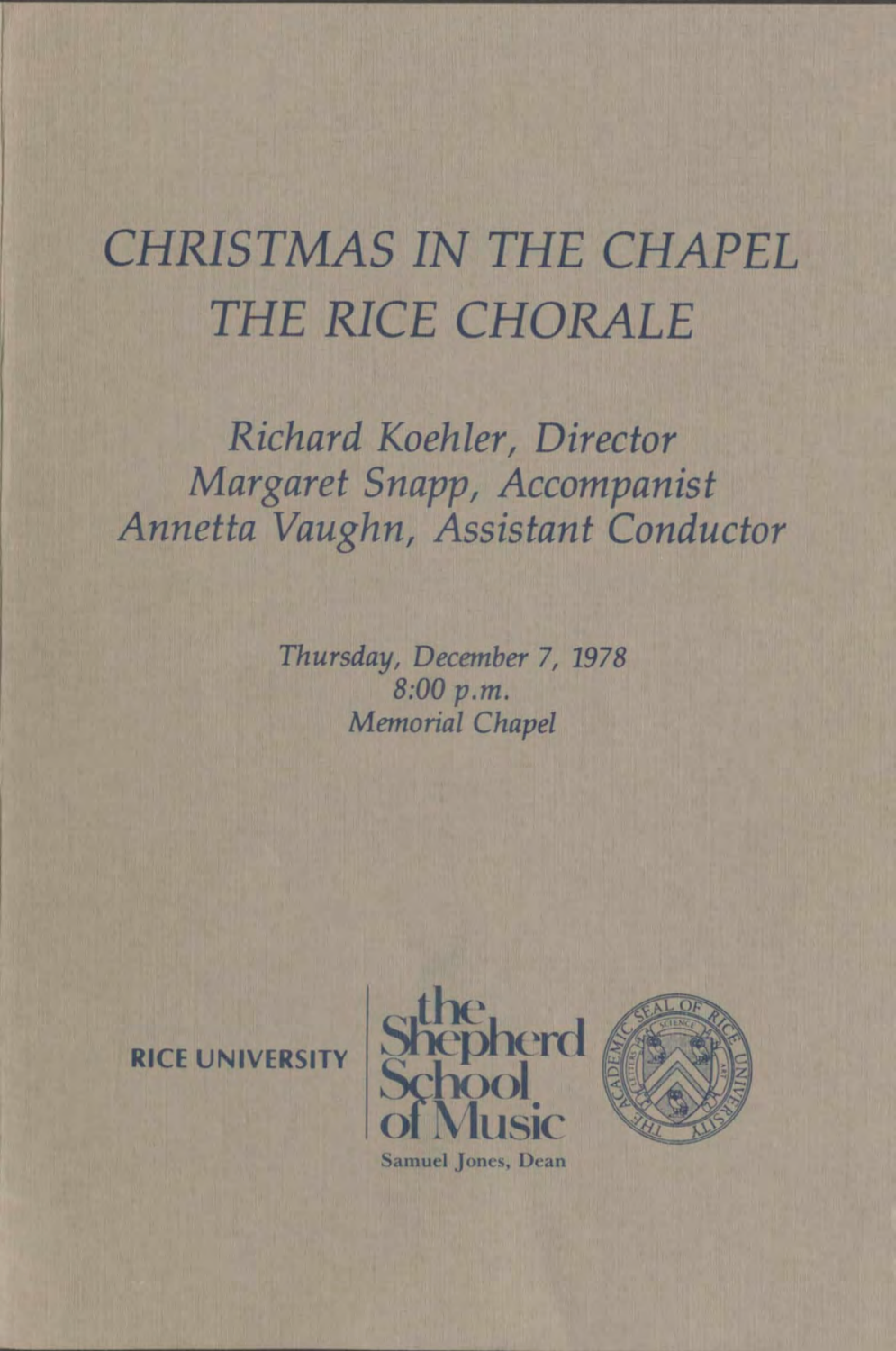# **PROGRAM**

The Renaissance

*Ave Maris Stella* 

*Rice Chorale* 

Josquin Desprez

### The Traditional Carols

*Two Spanish Carols E La Don Don, Verges Maria Dadme Albricias, Hijos D'Eva Rice Chamber Singers* 

*Edited by Noah Greenberg Edited by Noah Greenberg* 

*Traditional French Carol He Is Born, The Holy Child Arranged by James H. Burden Flutes: Gayle Entrekin, Rosalin Ruethain Clarinets: Donna Beard, Randall Clack String Bass: Greg Garcia* 

*Burgundian Carol Along The Street I Hear* 

*Rice Chorale Arranged by Marshall Bartholomew* 

*Two Celtic Carols Wexford Carol Gaelic Carol* 

*Arranged by Llewelyn Arranged by Llewelyn* 

*Rice Chamber Singers* 

#### A Christmas Cantata

*Willkommen, Susser Brautigam Soprano 1: Laurie Hungerford Violin 1: Katherine Brooks Soprano 2: Leia Powell Bass: Patrick Brady* 

*Violin 2: Hung-hwi Tuan Harpsichord: Brian Aranowsky* 

Christmas Motets

Vincent Lübeck

Francis Poulenc

*Motets for the Season of Christmas*  0 *Magnum Mysterium Quern Vidistis Pastores Didte Videntes Stellam Hodie Christus Natus Est* 

*Rice Chorale*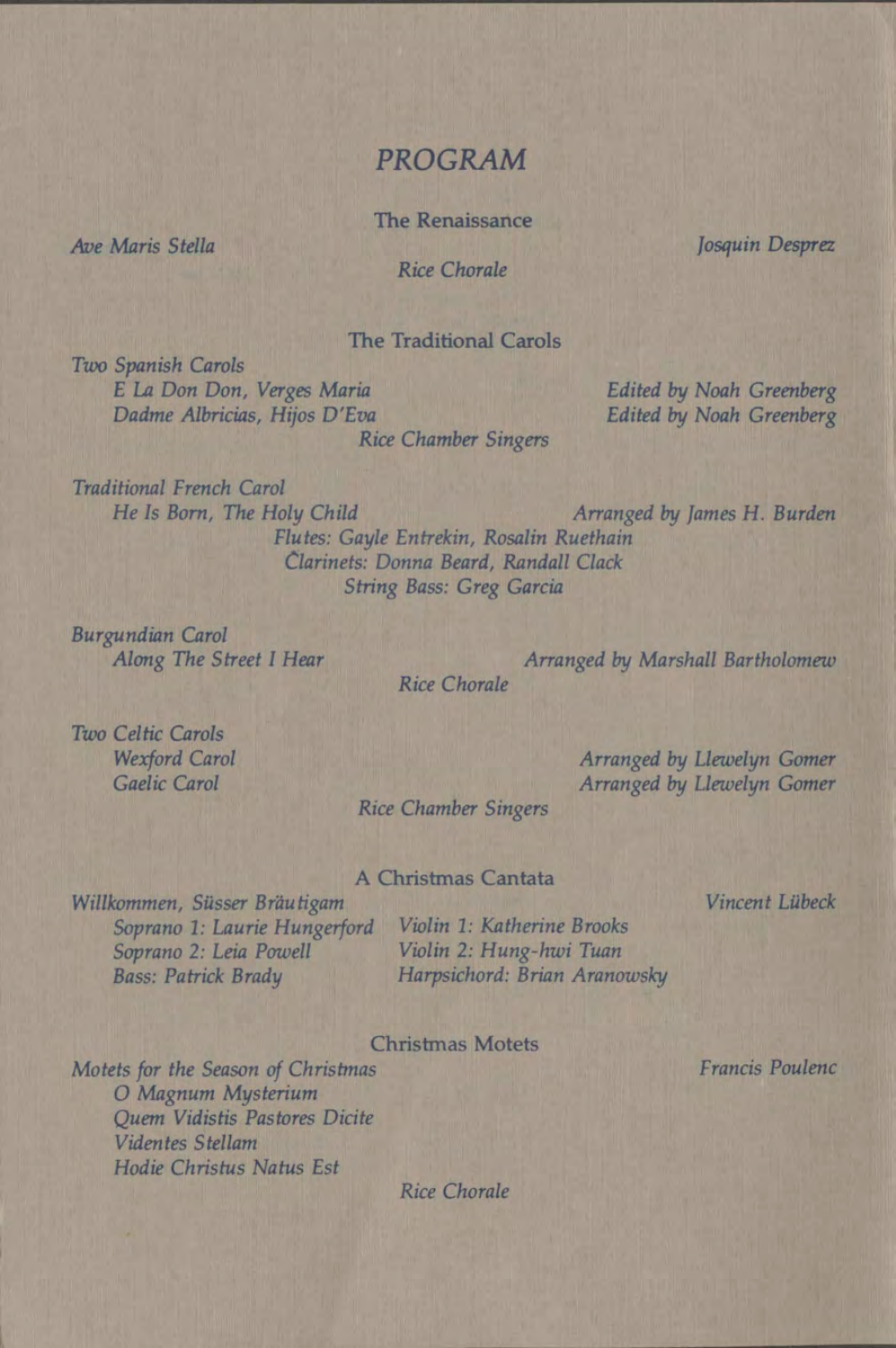## The Modem Approach

*Portugese Noel Silent Night* 

*Jean Berger Arranged by Nonnan Delio Joio* 

*Rice Chamber Singers* · *Second* Piano: *Dale Baker* 

*Harp: Dedra Payne* 

*Ave Maria (from Triptych)* 

*Alan Hovhaness* 

*Arranged by Jester Hairston* 

*Mary, Mary, Where Is Your Baby* 

*Wonderful Counselor* 

*Baby of Bethlehem J. Bert Carlson* 

*Oboe: Kristen Bayne* 

*Jesus, Jesus, Rest Your Head* 

*Soprano: Lezlie Cole String Bass: Greg Garcia Harp: Dedra Payne* 

*Jester Hairston* 

*Arranged by Salli Terri*